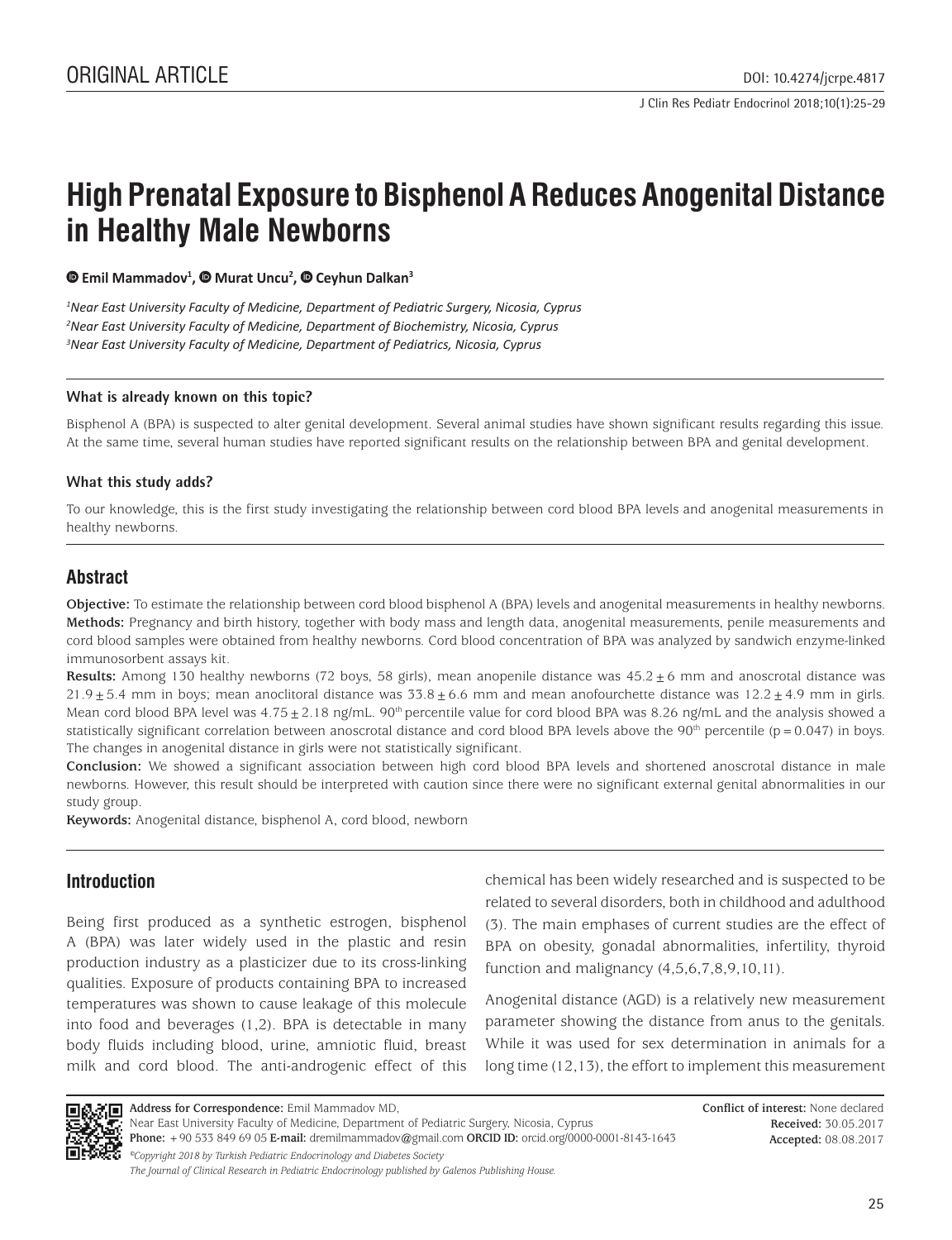as an epidemiological marker of genital development in humans is quite recent. Animal studies have shown a shortened AGD in male offspring reflecting decreased *in utero* androgen exposure and conversely a longer distance in females reflecting increased *in utero* androgen exposure (14).

In this study, we aimed to investigate the relationship between cord blood BPA levels and anogenital measurements in healthy newborns.

# **Methods**

Near East Univestity Local Ethics Committee approval was obtained prior to the study (approval number: YDU/2015/32- 215) and informed parental consent was obtained for each participant. One hundred and fifty healthy newborns up to three days of age who were born in the period of May-August 2016 were included in the study population. Infants who had congenital anomalies, perinatal asphyxia, major surgical operation and those who were hospitalized in the neonatal intensive care unit were excluded from the study. Pregnancy and birth history together with body mass and length data were obtained from the patients' hospital records.

Cord blood samples from the umbilical vein were obtained at birth and collected into BPA-free polystyrene tubes (BD Diagnostics Preanalytical Systems, BE). Each blood sample was left to coagulate for 30 minutes, then samples were centrifuged at 2000 g for 10 minutes at room temperature to obtain serum, which was stored in aliquots in BPA-free Eppendorf (Eppendorf AG, GE) vials at -80 °C until analysis. On the day of analysis, the aliquots were brought to room temperature and thoroughly vortexed before the analysis. Total serum concentration of BPA was analyzed by sandwich enzyme-linked immunosorbent assays (ELISA) kit (General Bisphenol A ELISA, MyBioSource, Inc., San Diego, California, USA) with a Spectramax M5 Series Multi-Mode Microplate Reader (Molecular Devices, Sunnyvale, California, USA). The kit is characterized by a limit of detection for BPA of 0.6 ng/mL.

The anogenital measurement technique for the study was standardized as follows. The infants were placed in supine position, with flexed hips and knees to provide a "frog leg" posture. After marking the center of the anus with a pencil, the distances from the anus to the anterior base of the penis; anopenile distance  $(AGD_{AD})$  and to the base of the scrotum; anoscrotal distance  $(AGD_{AS})$  were measured

in boys. In girls, the distance from anus to the anterior tip of the clitoral hood; anoclitoral distance  $(AGD<sub>AC</sub>)$  and the posterior fourchette of labia majora; anofourchette distance  $(AGD_{\text{AP}})$  were measured. Two blinded (digital screen turned away from the researcher) measurements per patient with digital Vernier caliper were obtained from five newborns by two different researchers as a pilot study to assure the right measurement technique. The study proceeded after the measurement consistency was ensured. All measurements were performed by one blinded researcher and the results were analyzed and interpreted by a second blinded researcher.

## **Statistical Analysis**

Statistical analysis was performed using SPSS version 22 for Macintosh (SPSS Inc., Chicago, Illinois, USA). The results are expressed as mean and standard deviation of the mean. To determine the relationship between principal variables and the other continuous variables, the Pearson correlation test was used. The Mann-Whitney U test was used to determine the relationship between grouped variables. A p value less than 0.05 was considered statistically significant.

## **Results**

Twenty newborns were excluded due to the exclusion criteria, leaving 130 patients in the study group. This consisted of 72 (55%) boys and 58 (45%) girls. The mean birth weight of the group was  $3172 \pm 492$  grams and mean birth length was  $48.3 \pm 2$  cm. In boys, the mean AGD<sub>AP</sub> was  $45.2 \pm 6$  mm and  $AGD_{AS}$  was  $21.9 \pm 5.4$  mm. In girls, the mean AGD<sub>bc</sub> was  $33.8 \pm 6.6$  mm and mean AGD<sub>bc</sub> was  $12.2 \pm 4.9$  mm. Mean cord blood BPA level was  $4.75 \pm 2.18$ ng/mL (Table 1). The 90<sup>th</sup> percentile value of the cord blood BPA was 8.26 ng/mL. None of the patients had any obvious genital development abnormality.

In general, anogenital measurements did not show statistically significant correlations with the cord blood BPA levels (p>0.05). However, a significant negative correlation was found between  $AGD_{AS}$  and cord blood BPA levels above the 90<sup>th</sup> percentile (p=0.047) in boys. AGD<sub>AS</sub> mean value was significantly lower in the group with cord blood BPA levels above  $90<sup>th</sup>$  percentile (higher than 8.26 ng/mL). In contrast, an apparent but not statistically significant increase was noted in  $AGD_{AP}$  with increased levels of BPA. In girls, a statistically nonsignificant increase in the  $AGD<sub>AC</sub>$  and a similar decrease in the  $AGD_{AF}$  was found in the group with high cord blood BPA levels (Table 2).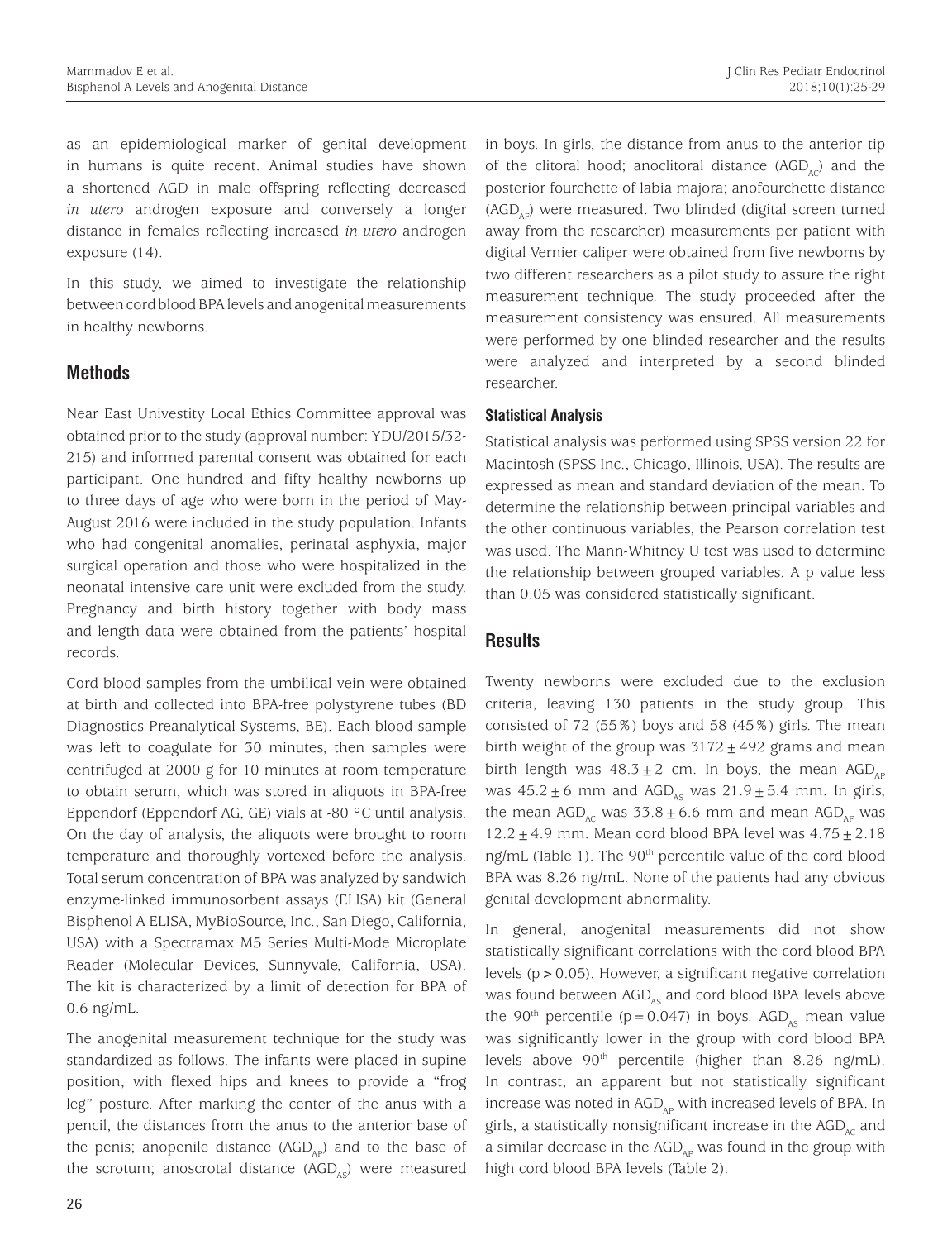#### **Table 1. Anthropometric measurements (anopenile distance, anoscrotal distance, anoclitoral distance, anofourchette distance) and cord blood bisphenol A levels**

| Measurement                  | Mean $\pm$ SD | Range     |
|------------------------------|---------------|-----------|
| Birth weight (g)             | $3172 + 492$  | 1540-4525 |
| Birth length (cm)            | $48.3 + 2$    | $40 - 52$ |
| $AGD_{_{AP}}$ (mm)           | $45.2 + 6$    | 10.3-57.9 |
| $AGD_{AS}$ (mm)              | $21.9 + 5.4$  | 7.9-36.5  |
| $AGD_{\text{ac}}$ (mm)       | $33.8 + 6.6$  | 12.3-45.4 |
| $AGD_{_{AF}}$ (mm)           | $12.2 + 4.9$  | 7.2-36.5  |
| Cord blood BPA level (ng/mL) | $4.75 + 2.18$ | 1.58-10.8 |

SD: standard deviation, AGD: anogenital distance, AGD<sub>AD</sub>: anopenile distance,  $AGD_{ac}$ : anoscrotal distance,  $AGD_{ac}$ : anoclitoral distance,  $AGD_{ac}$ : anofourchette distance, BPA: bisphenol A

**Table 2. The relationship between anogenital (anogenital distance, anopenile distance, anoscrotal distance, anoclitoral distance, anofourchette distance) measurements and 90th percentile of cord bisphenol A values**

|                       | Mean value in<br>group under $90th$<br>percentile for<br><b>BPA</b> | Mean value in<br>group above 90th<br>percentile for<br><b>BPA</b> | p     |
|-----------------------|---------------------------------------------------------------------|-------------------------------------------------------------------|-------|
| $AGD_{\alpha D}$ (mm) | 45.2                                                                | 45.7                                                              | 0.956 |
| $AGD_{\alpha S}$ (mm) | 22.3                                                                | 17.7                                                              | 0.047 |
| $AGD_{AC}$ (mm)       | 33.5                                                                | 35.4                                                              | 0.471 |
| $AGD_{AF}$ (mm)       | 12.2                                                                | 12                                                                | 0.652 |

AGD: anogenital distance,  $AGD_{ab}$ : anopenile distance,  $AGD_{ac}$ : anoscrotal distance,  $AGD_{AC}$ : anoclitoral distance,  $AGD_{AF}$ : anofourchette distance, BPA: bisphenol A

# **Discussion**

BPA, a well-known endocrine disruptor has been investigated for more than a decade. Leaching of this molecule from daily used plastic products is highly dependent on heat, on contact with chemicals and deterioration of the product itself (15,16). Drinking water carries risk of pollution by BPA as plastic bottles used for household water dispensers are being reused and exposed to high temperatures during the cleaning process. BPA is suspected to have an antiandrogenic effect on genital development *in utero*. Studies regarding the prenatal effect of BPA on fetal development have mostly been performed in rodents and confirm adverse effects of increased BPA exposure on the growth and genital development of the offspring (14,17). The mechanism of action of BPA is thought to be through its binding to estrogen receptors thus triggering their activation. However, some authors do not attribute the anti-androgenic action solely to estrogen receptor activation as BPA has the ability to interact with other receptors such as aryl hydrocarbon receptor (the androgen receptor behaving as an antagonist) and the seven transmembrane domain estrogen receptor (G protein-coupled receptor 30) (18,19).

Several human studies have reported significant results regarding the relationship between BPA and genital development. Liu et al (20), in a study that compared maternal, urinary BPA and cord blood sex hormones, maternal urinary BPA was found to be negatively associated with cord blood testosterone levels. The authors proposed that BPA might decrease testosterone levels by affecting both the testes and the pituitary system or by inhibiting the testosterone surge *in utero*. The hypothesis that BPA may reduce testosterone acting as estradiol was also suggested by Nakamura et al (21) in a different study. The effects of endocrine disrupting molecules on androgens are thought to be more profound in the masculinization programming window (8-14 gestational weeks) during intrauterine life, especially in male offspring (22). The findings in our study are coherent with this postulate.

AGD measurement, as an epidemiological marker of sexual development, is still controversial due to conflicting results from different studies. Miao et al (23) showed a significant relationship between AGD in boys and their parents' occupational BPA exposure. In a study in adults, Eisenberg et al (24) found a significant association between serum testosterone levels and AGD. However, Parra et al (25) reported no significant relationship between anogenital measurements, reproductive hormone levels and semen quality.

To our knowledge, this is the first study investigating the relationship between cord blood BPA levels and anogenital measurements in neonatal human subjects. In our study, BPA values in cord blood were found to be higher than those reported in the literature (20,26,27,28). This may be due to poor governmental regulation of water supply companies in our country and the continuous reuse of plastic containers beyond their lifespan. We know that BPA is not the only phenolic endocrine disrupting substance that may be implicated in altering the reproductive development of the fetus, as prenatal exposure to other phenolic molecules and phthalates was also shown to alter AGDs (29). As other environmental pollutants were not measured during our investigation, we can neither confirm nor dismiss their potential adverse effects in our study group.

AGD is measured in different ways in different studies.  $AGD_{\text{MS}}$ in boys and  $AGD_{AF}$  in girls are mostly accepted as AGDs.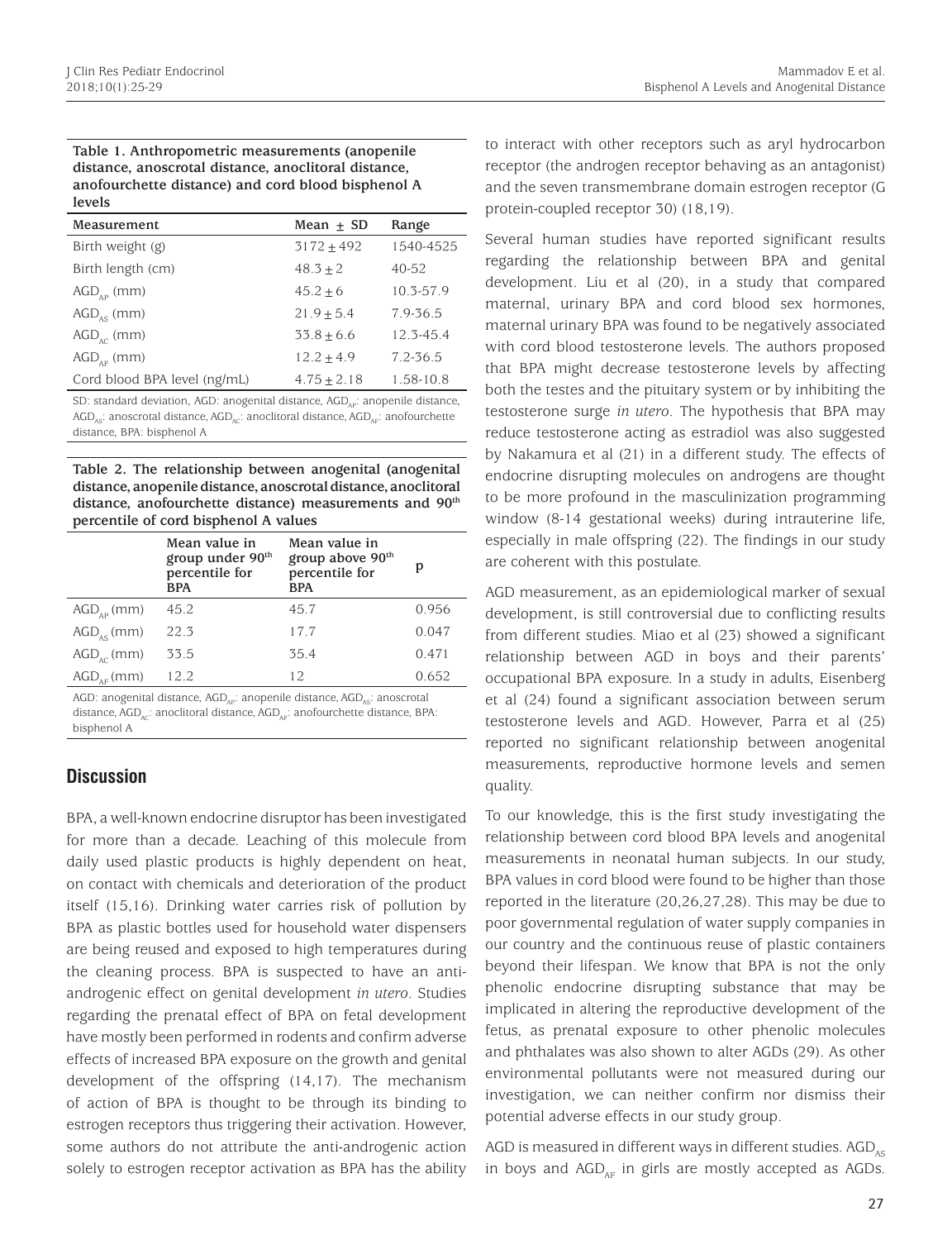We measured the distances from anus to the anterior base of the penis (AGD<sub>AP</sub>) and the base of the scrotum (AGD<sub>AS</sub>) in boys; the distance from anus to the anterior tip of the clitoral hood (AGD<sub> $\alpha$ </sub>) and the posterior fourchette of labia majora (AGD<sub>AF</sub>) in girls, as described by Sathyanarayana et al (30). The most important finding in our study population was that male newborns in the group with a cord blood BPA level over 90<sup>th</sup> percentile (8.26 ng/mL) had significantly shorter  $AGD_{ac}$  values compared to the group with lower cord blood BPA levels and this finding may reflect the antiandrogenic effect of BPA on fetal male genital development *in utero.* AGD<sub> $n<sub>c</sub>$  was longer in the group with high cord</sub> blood BPA levels, although this finding was not statistically significant. The  $AGD_{AF}$  did not show any major change with increased levels of BPA. Despite variations in AGDs, none of the patients in our study population had any external genital abnormality which suggests that these changes did not have a major impact on the development of the external genitalia. However, other adverse effects of BPA need to be further investigated.

## **Study Limitations**

One of the major limitations of our study was the relatively small study sample. Larger series are needed to confirm our results. Another limitation is the high coefficient of variability for which we do not have a clear explanation.

# **Conclusion**

The results of our study showed a significant association between high cord blood BPA levels and shortened  $AGD_{\text{ac}}$  in healthy male newborns. Based on our findings, we suggest that even if BPA has any effect on genital development *in utero*, this effect is subtle at low dose exposure.

## **Ethics**

**Ethics Committee Approval:** The study was approved by the Near East Univestity. Local Ethics Committee (approval number: YDU/2015/32-215).

**Informed Consent:** Informed parental consent was obtained for each participant.

Peer Review: Externally peer-reviewed.

## **Authorship Contributions**

Surgical and Medical Practices: Emil Mammadov, Ceyhun Dalkan, Concept: Emil Mammadov, Ceyhun Dalkan, Design: Emil Mammadov, Ceyhun Dalkan, Data Collection or Processing: Emil Mammadov, Ceyhun Dalkan, Murat Uncu, Analysis or Interpretation: Emil Mammadov, Ceyhun

Dalkan, Murat Uncu, Literature Search: Emil Mammadov, Writing: Emil Mammadov, Ceyhun Dalkan.

**Financial Disclosure:** The authors declared that this study received financial support from Near East University, Centre of Research in Health Sciences.

# **References**

- 1. Dodds LW. Synthetic estrogenic agents without the phenanthrene nucleus. Nature 1936;137:996.
- 2. Vandenberg LN, Colborn T, Hayes TB, Heindel JJ, Jacobs DR, Jr., Lee DH, Shioda T, Soto AM, vom Saal FS, Welshons WV, Zoeller RT, Myers JP. Hormones and endocrine-disrupting chemicals: low-dose effects and nonmonotonic dose responses. Endocr Rev 2012;33:378-455.
- 3. Rochester JR. Bisphenol A and human health: a review of the literature. Reprod Toxicol 2013;42:132-155.
- 4. Brent RL. Bisphenol A and obesity in children and adolescents. JAMA 2013;309:134.
- 5. Brucker-Davis F, Ferrari P, Boda-Buccino M, Wagner-Mahler K, Pacini P, Gal J, Azuar P, Fenichel P. Cord blood thyroid tests in boys born with and without cryptorchidism: correlations with birth parameters and in utero xenobiotics exposure. Thyroid 2011;21:1133-1141.
- 6. Ferguson KK, Peterson KE, Lee JM, Mercado-Garcia A, Blank-Goldenberg C, Tellez-Rojo MM, Meeker JD. Prenatal and peripubertal phthalates and bisphenol A in relation to sex hormones and puberty in boys. Reprod Toxicol 2014;47:70-76.
- 7. Minguez-Alarcon L, Hauser R, Gaskins AJ. Effects of bisphenol A on male and couple reproductive health: a review. Fertil Steril 2016;106:864-870.
- 8. Santamaria C, Durando M, Munoz de Toro M, Luque EH, Rodriguez HA. Ovarian dysfunctions in adult female rat offspring born to mothers perinatally exposed to low doses of bisphenol A. J Steroid Biochem Mol Biol 2016;158:220-230.
- 9. Seachrist DD, Bonk KW, Ho SM, Prins GS, Soto AM, Keri RA. A review of the carcinogenic potential of bisphenol A. Reprod Toxicol 2016;59:167-182.
- 10. Virtanen HE, Adamsson A. Cryptorchidism and endocrine disrupting chemicals. Mol Cell Endocrinol 2012;355:208-220.
- 11. Ziv-Gal A, Flaws JA. Evidence for bisphenol A-induced female infertility: a review (2007-2016). Fertil Steril 2016;106:827-856.
- 12. Hotchkiss AK, Vandenbergh JG. The anogenital distance index of mice (Mus musculus domesticus): an analysis. Contemp Top Lab Anim Sci 2005;44:46-48.
- 13. Hurd PL, Bailey AA, Gongal PA, Yan RH, Greer JJ, Pagliardini S. Intrauterine position effects on anogenital distance and digit ratio in male and female mice. Arch Sex Behav 2008;37:9-18.
- 14. Foster PM. Disruption of reproductive development in male rat offspring following in utero exposure to phthalate esters. Int J Androl 2006;29:140-147.
- 15. Howdeshell KL, Peterman PH, Judy BM, Taylor JA, Orazio CE, Ruhlen RL, Vom Saal FS, Welshons WV. Bisphenol A is released from used polycarbonate animal cages into water at room temperature. Environ Health Perspect 2003;111:1180-1187.
- 16. Krishnan AV, Stathis P, Permuth SF, Tokes L, Feldman D. Bisphenol-A: an estrogenic substance is released from polycarbonate flasks during autoclaving. Endocrinology 1993;132:2279-2286.
- 17. Tyl RW, Myers CB, Marr MC, Sloan CS, Castillo NP, Veselica MM, Seely JC, Dimond SS, Van Miller JP, Shiotsuka RN, Beyer D, Hentges SG,